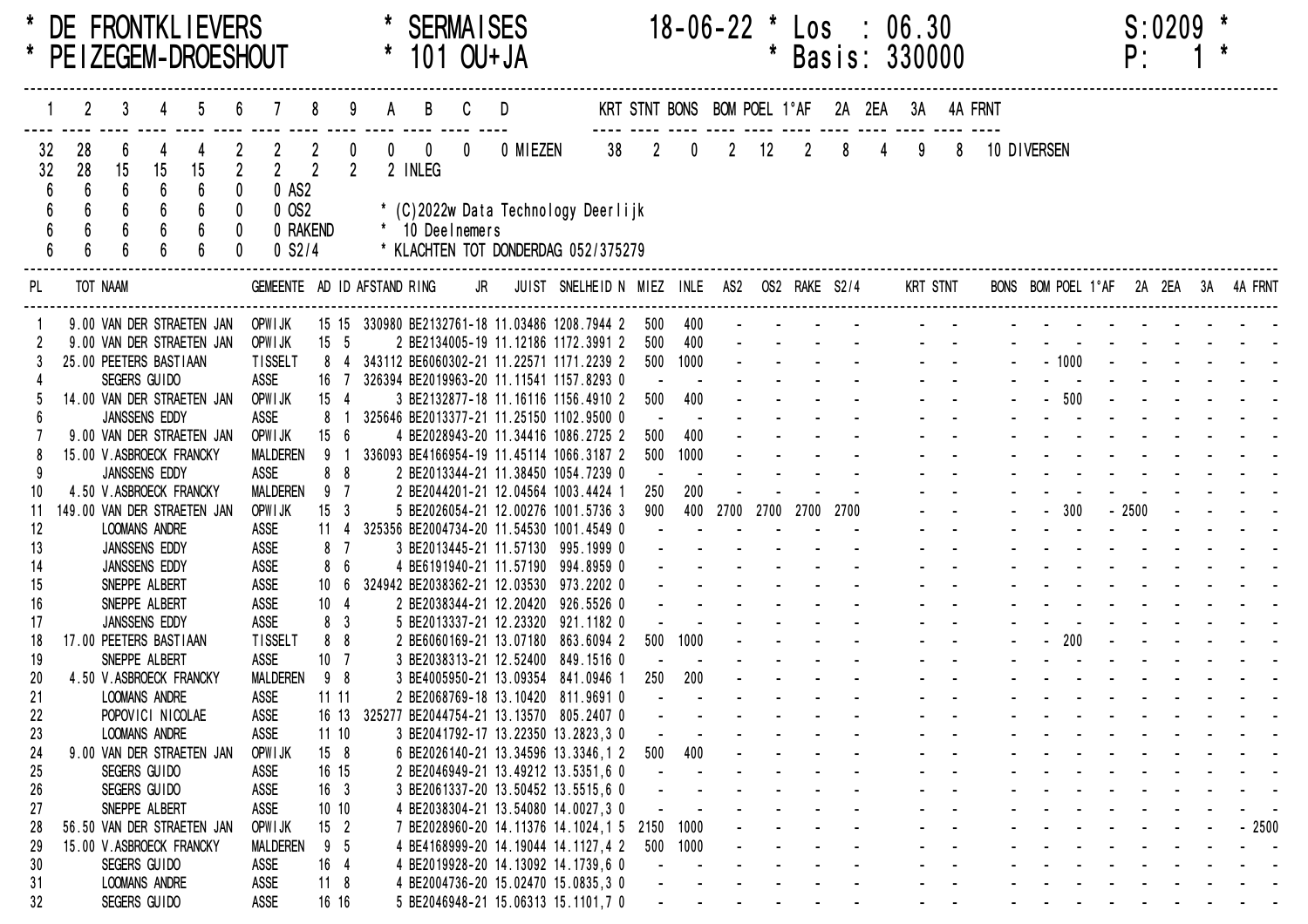|           | * DE FRONTKLIEVERS<br>PE I ZEGEM-DROESHOUT                                                                                                                                                                                                                                                                                                                                                                                 |                             |                 |          |  | <b>SERMAISES</b><br>101 OU+JA |  |                                                                            |            |             |     | * |                              |        | $18-06-22$ * $\text{Los}$ : 06.30<br>Basis: 330000 |                        |                    | $\mathsf{p}$ . | S:0209 | 2  |         |
|-----------|----------------------------------------------------------------------------------------------------------------------------------------------------------------------------------------------------------------------------------------------------------------------------------------------------------------------------------------------------------------------------------------------------------------------------|-----------------------------|-----------------|----------|--|-------------------------------|--|----------------------------------------------------------------------------|------------|-------------|-----|---|------------------------------|--------|----------------------------------------------------|------------------------|--------------------|----------------|--------|----|---------|
| PL        | TOT NAAM                                                                                                                                                                                                                                                                                                                                                                                                                   | GEMEENTE AD ID AFSTAND RING |                 |          |  | JR                            |  | JUIST SNELHEID N MIEZ INLE                                                 |            |             | AS2 |   | OS2 RAKE S2/4                |        |                                                    | KRT STNT               | BONS BOM POEL 1°AF | 2A             | 2EA    | 3A | 4A FRNT |
| 33.<br>34 | 29.00 VAN DER STRAETEN JAN<br>JANSSENS EDDY                                                                                                                                                                                                                                                                                                                                                                                | OPWIJK<br>ASSE              | 15 7            | 8 4      |  |                               |  | 8 BE2134013-19 15.22576 15.2144,1 2<br>6 BE2013311-21 15.29240 15.3450,5 0 |            | 500 400     |     |   | the contract of the contract | $\sim$ | 2000/A4                                            |                        |                    |                |        |    |         |
| 35<br>36  | POPOVICI NICOLAE<br>31.50 PEETERS BASTIAAN                                                                                                                                                                                                                                                                                                                                                                                 | ASSE<br>TISSELT             | 16 <sup>2</sup> | 82       |  |                               |  | 2 BE2135451-19 15.52330 15.5827,2 0<br>3 BE5065720-21 16.49030 16.3239,6 5 | 2150 1000  |             |     |   |                              |        |                                                    |                        |                    |                |        |    |         |
| 37<br>38  | SNEPPE ALBERT<br>15.00 PEETERS BASTIAAN                                                                                                                                                                                                                                                                                                                                                                                    | ASSE<br>TISSELT             | 10 <sub>3</sub> | 86       |  |                               |  | 5 BE2064830-21 16.31060 16.3725,3 0<br>4 BE6060215-21 17.03020 16.4638,6 2 | 500        | 1000        |     |   |                              |        |                                                    |                        |                    |                |        |    |         |
| -39<br>40 | 4.50 V.ASBROECK FRANCKY<br>15.00 V.ASBROECK FRANCKY                                                                                                                                                                                                                                                                                                                                                                        | MALDEREN<br><b>MALDEREN</b> |                 | 99<br>93 |  |                               |  | 5 BE4005936-21 17.19053 17.1128,3 1<br>6 BE4168955-20 17.27093 17.1932.3 2 | 250<br>500 | 200<br>1000 |     |   |                              |        |                                                    | WINNAAR ZAK DUIVENETEN |                    |                |        |    |         |
| 41        | LOOMANS ANDRE                                                                                                                                                                                                                                                                                                                                                                                                              | ASSE                        | $11 \quad 7$    |          |  |                               |  | 5 BE2016463-19 17.26160 17.3204.3 0                                        |            |             |     |   |                              |        |                                                    |                        |                    |                |        |    |         |
|           | 8 BE4166948-19 18.54553 18.4718.3 2<br>10.00 V.ASBROECK FRANCKY<br>MALDEREN 92<br>- 1000/A 3<br>Geld terug: MIEZEN 6 10.00 / MIEZEN 7 15.00 / MIEZEN 8 20.00 / INLEG 6 2.00 / INLEG 7 2.00 / INLEG 9 2.00 / INLEG 10 2.00 / DIVERSEN STNT 30.00 / DIVERSEN BOM 10.00 /<br>DIVERSEN 1°AF 10.00 / DIVERSEN 2EA 10.00 / DIVERSEN 3A 18.00 /<br>' DIVERSEN 4A 20.00 /<br>VAN DER STRAETEN JAN 73.50 / PEETERS BASTIAAN 79.50 / |                             |                 |          |  |                               |  |                                                                            |            |             |     |   |                              |        |                                                    |                        |                    |                |        |    |         |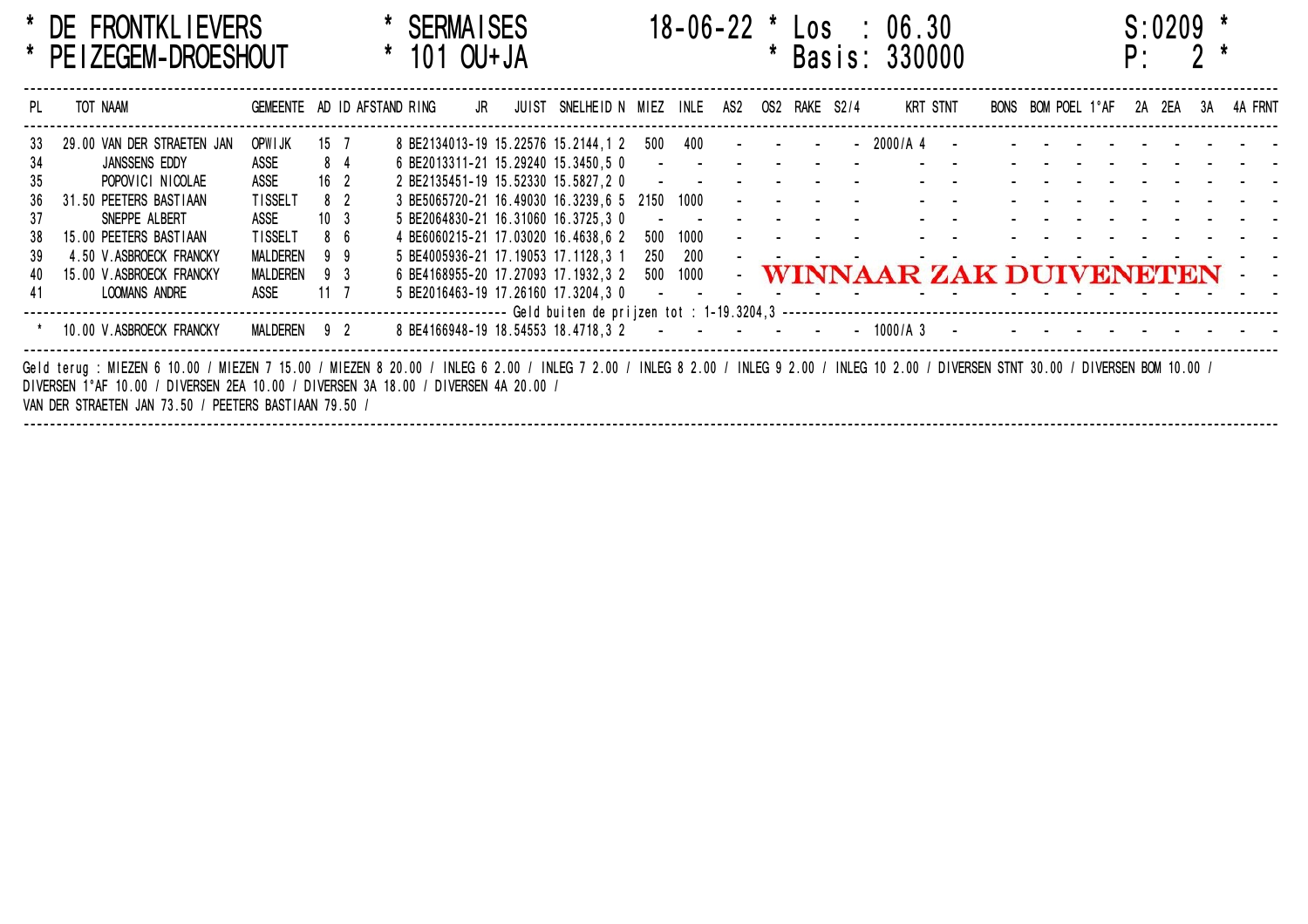|                 |                                                                                                                                                                                                                   |         |                                                                    |    | DE FRONTKLIEVERS<br>* PEIZEGEM-DROESHOUT                |                |                                              |                                    |                                 |                |             |                         | <b>SERMATSES</b><br>59 JAARSE |          |                                                                                                                                                                                       |                   | 18-06-22 *                                    |      |          | LOS                               | $\sim$ 1.1 | * Basis: 330000                       | 06.30 |          |             |                  |         | P:          | <b>S:0209</b> |                                      |
|-----------------|-------------------------------------------------------------------------------------------------------------------------------------------------------------------------------------------------------------------|---------|--------------------------------------------------------------------|----|---------------------------------------------------------|----------------|----------------------------------------------|------------------------------------|---------------------------------|----------------|-------------|-------------------------|-------------------------------|----------|---------------------------------------------------------------------------------------------------------------------------------------------------------------------------------------|-------------------|-----------------------------------------------|------|----------|-----------------------------------|------------|---------------------------------------|-------|----------|-------------|------------------|---------|-------------|---------------|--------------------------------------|
|                 |                                                                                                                                                                                                                   |         |                                                                    |    |                                                         |                |                                              |                                    |                                 |                |             |                         |                               |          |                                                                                                                                                                                       |                   | KRT STNT BONS BOM POEL 1°AF 2A 2EA 3A 4A FRNT |      |          |                                   |            |                                       |       |          |             |                  |         |             |               |                                      |
| 33<br>33        | 28                                                                                                                                                                                                                | 28<br>6 | 12<br>6                                                            | 10 | 10 <sup>°</sup>                                         | $\overline{2}$ |                                              | 0 AS2                              | $\overline{2}$                  | $\overline{2}$ | $\mathbf 0$ | $\mathbf{0}$<br>2 INLEG | $\mathbf{0}$                  | 0 MIEZEN | 30 <sup>°</sup>                                                                                                                                                                       | $\overline{2}$    | $\mathbf{0}$                                  |      | $2 \t12$ | $\overline{2}$                    | 10         | $6\overline{6}$                       | 9     | 8        | 10 DIVERSEN |                  |         |             |               |                                      |
|                 |                                                                                                                                                                                                                   |         |                                                                    |    |                                                         |                |                                              | $0$ OS $2$<br>0 RAKEND<br>$0$ S2/4 |                                 |                |             |                         | * 8 Deelnemers                |          | * (C)2022w Data Technology Deerlijk<br>* KLACHTEN TOT DONDERDAG 052/375279                                                                                                            |                   |                                               |      |          |                                   |            |                                       |       |          |             |                  |         |             |               |                                      |
| PL              |                                                                                                                                                                                                                   |         | TOT NAAM                                                           |    |                                                         |                | GEMEENTE AD ID AFSTAND RING                  |                                    |                                 |                |             |                         |                               | JR       | JUIST SNELHEID N MIEZ INLE AS2 OS2 RAKE S2/4                                                                                                                                          |                   |                                               |      |          |                                   |            |                                       |       | KRT STNT |             |                  |         |             |               | BONS BOM POEL 1°AF 2A 2EA 3A 4A FRNT |
|                 |                                                                                                                                                                                                                   |         | 25.00 PEETERS BASTIAAN<br>4.50 JANSSENS EDDY                       |    |                                                         |                | TISSELT<br><b>ASSE</b>                       |                                    |                                 |                |             |                         |                               |          | 8 4 343112 BE6060302-21 11.22571 1171.2239 2<br>8 1 325646 BE2013377-21 11.25150 1102.9500 1                                                                                          |                   | 500 1000<br>250 200                           |      |          | and the state of the state of the |            |                                       |       |          |             |                  | $-1000$ |             |               |                                      |
|                 |                                                                                                                                                                                                                   |         | JANSSENS EDDY                                                      |    | 11.00 V.ASBROECK FRANCKY<br>165.25 VAN DER STRAETEN JAN |                | ASSE<br><b>MALDEREN</b><br>OPWI JK           |                                    | 88                              |                |             |                         |                               |          | 2 BE2013344-21 11.38450 1054.7239 0<br>4 2 336093 BE2044201-21 12.04564 1003.4424 2<br>8 1 330980 BE2026054-21 12.00276 1001.5736 7 6525                                              | 500               | 600<br>2000                                   |      |          |                                   |            |                                       |       | $-5000$  |             | $-1000$ 500 1500 |         |             |               |                                      |
|                 |                                                                                                                                                                                                                   |         | JANSSENS EDDY<br>JANSSENS EDDY                                     |    |                                                         |                | <b>ASSE</b><br>ASSE                          |                                    | 87<br>8 <sub>6</sub>            |                |             |                         |                               |          | 3 BE2013445-21 11.57130 995.1999 0<br>4 BE6191940-21 11.57190 994.8959 0                                                                                                              |                   |                                               |      |          |                                   |            |                                       |       |          |             |                  |         |             |               |                                      |
|                 |                                                                                                                                                                                                                   |         | 9.00 SNEPPE ALBERT<br>9.00 SNEPPE ALBERT                           |    |                                                         |                | <b>ASSE</b><br><b>ASSE</b>                   |                                    | 10 <sub>6</sub><br>$10 \quad 4$ |                |             |                         |                               |          | 324942 BE2038362-21 12.03530 973.2202 2<br>2 BE2038344-21 12.20420 926.5526 2                                                                                                         | 500<br>500        | 400<br>400                                    |      |          |                                   |            |                                       |       |          |             |                  |         |             |               |                                      |
| 10<br>-11<br>12 |                                                                                                                                                                                                                   |         | 4.50 JANSSENS EDDY<br>18.00 PEETERS BASTIAAN<br>9.00 SNEPPE ALBERT |    |                                                         |                | ASSE<br><b>TISSELT</b><br><b>ASSE</b>        |                                    | 8 3<br>88<br>10 <sub>7</sub>    |                |             |                         |                               |          | 5 BE2013337-21 12.23320 921.1182 1<br>2 BE6060169-21 13.07180 863.6094 2<br>3 BE2038313-21 12.52400 849.1516 2                                                                        | 250<br>500<br>500 | 200<br>1000<br>400                            |      |          |                                   |            |                                       |       |          |             |                  | $-300$  |             |               |                                      |
| 13<br>14        |                                                                                                                                                                                                                   |         | POPOVICI NICOLAE                                                   |    | 4.50 V.ASBROECK FRANCKY                                 |                | <b>MALDEREN</b><br><b>ASSE</b>               |                                    | $4 \quad 3$<br>87               |                |             |                         |                               |          | 2 BE4005950-21 13.09354 841.0946 1<br>325277 BE2044754-21 13.13570 805.2407 0                                                                                                         | 250               | 200                                           |      |          |                                   |            |                                       |       |          |             |                  |         |             |               |                                      |
| 15<br>16<br>-17 |                                                                                                                                                                                                                   |         | SEGERS GUIDO<br>9.00 SNEPPE ALBERT                                 |    | 129.70 VAN DER STRAETEN JAN                             |                | OPWI JK<br><b>ASSE</b><br>ASSE               |                                    | 8 <sup>2</sup><br>98<br>1010    |                |             |                         |                               |          | 2 BE2026140-21 13.34596 13.3346,1 5 2150<br>326394 BE2046949-21 13.49212 13.5351,6 0<br>4 BE2038304-21 13.54080 14.0027,3 2                                                           | 500               | 1000<br>400                                   | 1080 |          | 1080 1080 1080                    |            | 800/E 2                               |       |          |             |                  | $-200$  | $-25002000$ |               |                                      |
| 18<br>19        |                                                                                                                                                                                                                   |         | SEGERS GUIDO<br>JANSSENS EDDY                                      |    |                                                         |                | ASSE<br>ASSE                                 |                                    | 99<br>8 <sub>4</sub>            |                |             |                         |                               |          | 2 BE2046948-21 15.06313 15.1101,7 0<br>6 BE2013311-21 15.29240 15.3450,5 0                                                                                                            |                   | $\sim 100$                                    |      |          |                                   |            |                                       |       |          |             |                  |         |             |               |                                      |
| 20<br>-21<br>22 |                                                                                                                                                                                                                   |         | 19.00 PEETERS BASTIAAN<br>9.00 SNEPPE ALBERT                       |    | 15.00 PEETERS BASTIAAN                                  |                | <b>TISSELT</b><br><b>ASSE</b><br>TISSELT 8 6 |                                    | 82<br>10 <sub>3</sub>           |                |             |                         |                               |          | 3 BE5065720-21 16.49030 16.3239,6 5<br>5 BE2064830-21 16.31060 16.3725,3 2<br>4 BE6060215-21 17.03020 16.4638,6 2 500 1000                                                            | 500               | 900* 1000<br>400                              |      |          |                                   |            |                                       |       |          |             |                  |         |             |               |                                      |
| 23              |                                                                                                                                                                                                                   |         |                                                                    |    |                                                         |                |                                              |                                    |                                 |                |             |                         |                               |          | 4.50 V.ASBROECK FRANCKY MALDEREN 4 4 3 BE4005936-21 17.19053 17.1128,3 1 250 200<br>24 4.50 JANSSENS EDDY ASSE 8 2 7 BE2013341-21 17.34530 17.4019,5 1 250 200 WINNAAR ZAK DUIVENETEN |                   |                                               |      |          |                                   |            | and the company of the company of the |       |          |             |                  |         |             |               |                                      |
|                 |                                                                                                                                                                                                                   |         |                                                                    |    |                                                         |                |                                              |                                    |                                 |                |             |                         |                               |          | * 20.00 V.ASBROECK FRANCKY MALDEREN 4 1 4 BE4005941-21 18.54543 18.4717,3 2 - - - - - - - - 2000/A 4                                                                                  |                   |                                               |      |          |                                   |            |                                       |       |          |             |                  |         |             |               |                                      |
|                 | Geld terug: MIEZEN 2 5.00 / INLEG 2 4.00 / DIVERSEN 3A 18.00 / DIVERSEN 4A 20.00 / DIVERSEN FRNT 12.50 /<br>V. ASBROECK FRANCKY 0.56 / VAN DER STRAETEN JAN 25.61 / SNEPPE ALBERT 2.80 / PEETERS BASTIAAN 30.49 / |         |                                                                    |    |                                                         |                |                                              |                                    |                                 |                |             |                         |                               |          |                                                                                                                                                                                       |                   |                                               |      |          |                                   |            |                                       |       |          |             |                  |         |             |               |                                      |